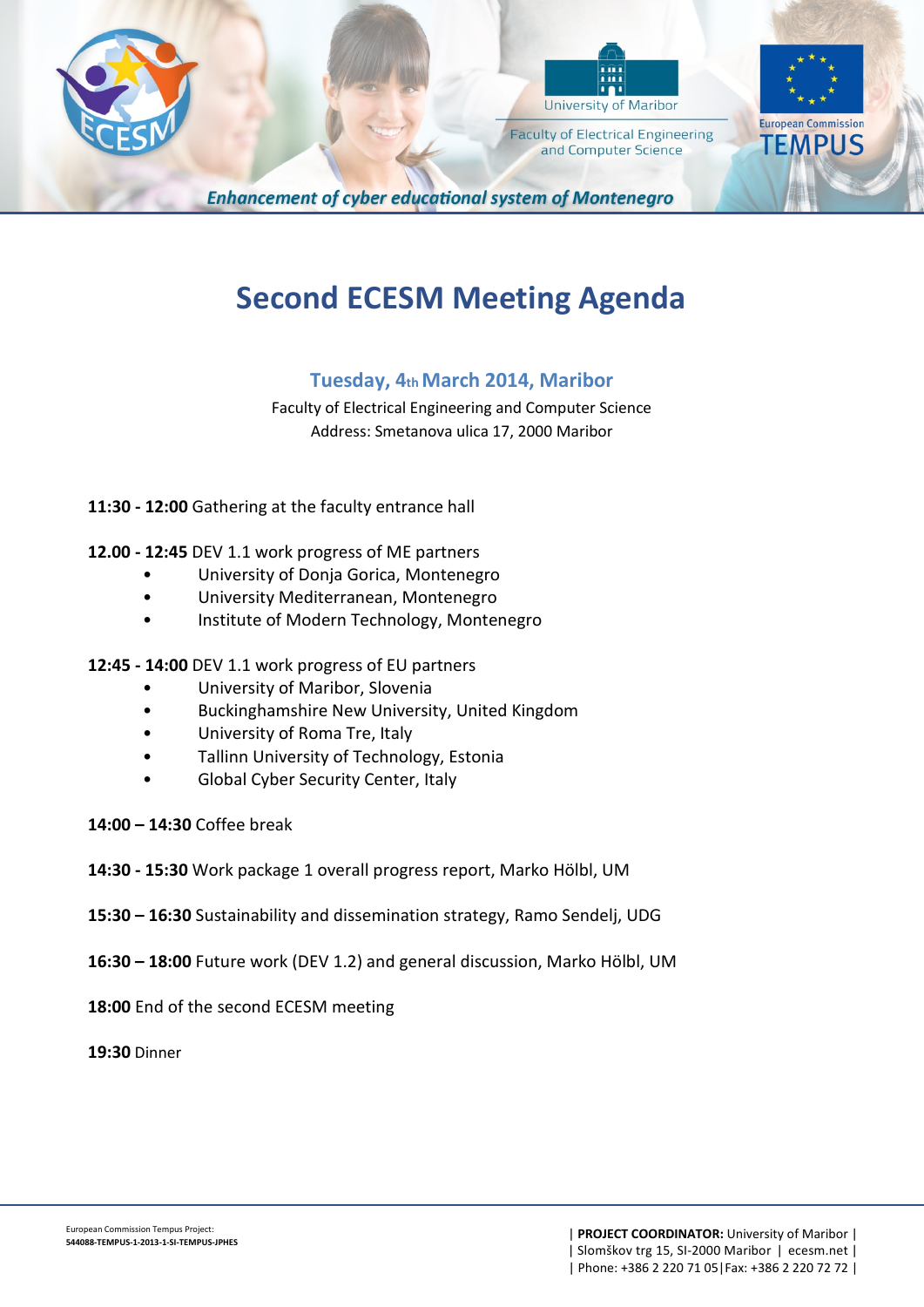

#### **The recommended accommodation**

**Hotel Orel,** <http://www.hotel-orel.si/en/>



#### **How to reach Maribor**

The closest airport to Maribor is Graz Airport, which is 60 kilometers away and has regular connections to Vienna, Munich, Frankfurt and Zurich. The cheapest way to reach Maribor from Graz Airport with public transport is by train. The train station (Flughafen Graz-Feldkirchen) is within walking distance of the terminal. Even though the railway line south leads straight to Maribor every two hours, it is necessary to change at the last station before the border (Leibnitz). Exceptions are international trains from Vienna to Ljubljana or Zagreb. A one-way ticket from the airport to Maribor costs around 20€ (see ÖBB Info).

The next closest airport from Maribor is Ljubljana Airport in Slovenia (153 km away). You can reach Maribor by train. More information[: http://www.slo-zeleznice.si/en/passengers/slovenia](http://www.slo-zeleznice.si/en/passengers/slovenia).

Next possibility is a flight to Vienna Airport in Austria. Vienna Schwechat International Airport is 2½ hours drive from Maribor by car. It is the main international airport in the region and offers connections to virtually all parts of the world. The easiest way to get from Vienna to Maribor is by train. The journey takes between 3½–4 hours and costs approximately 40€ (one way).